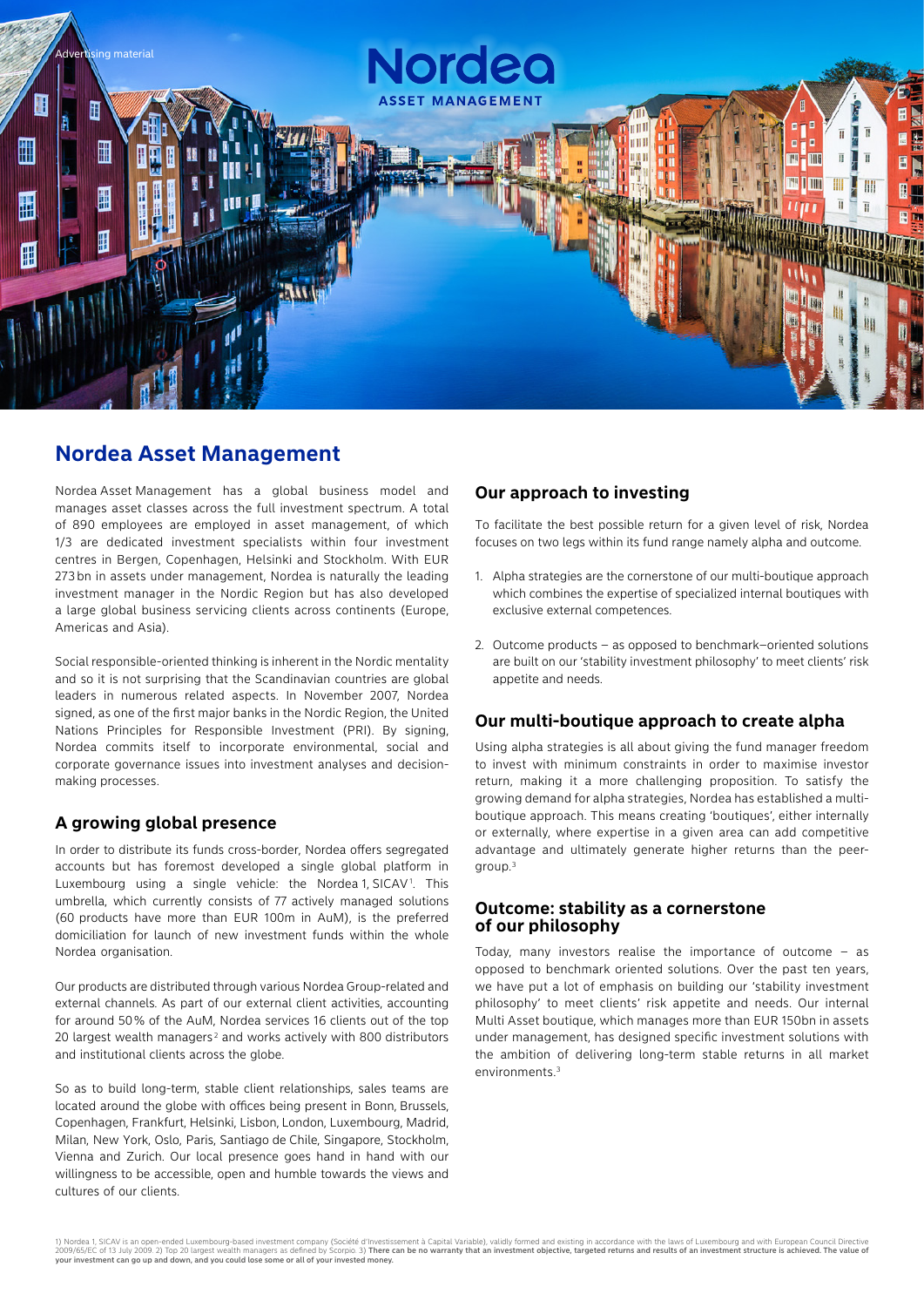# **Nordea Group**

Nordea is the largest financial services group in the Nordic region and one of the biggest banks in Europe. We are making it possible for our customers to reach their goals by providing a wide range of products, services and solutions within banking, asset management and insurance.

### **History**

The Nordea Group was established in 2000 but derives its origin from banks and insurance companies from the Nordic region as far back as the early 19th century. The first cross-border merger took place in 1997, when the Finnish Merita Bank and the Swedish Nordbanken formed MeritaNordbanken. The merger of MeritaNordbanken and Danish Unidanmark in 2000 was followed by the acquisition of the Norwegian bank Christiania Bank og Kreditkasse to create the largest financial institution in the Nordic area. During 2001 Nordea has acquired Swedish Postgirot Bank. Since 3 December 2001 the entire Group is operating under the Nordea brand.

#### **International network and services**

Nordea is present in 20 countries including Denmark, Finland, Norway and Sweden. In these four countries we operate full service banks with nationwide branch networks.

In other countries our subsidiaries, branches, representative offices and special advisors offer a broad range of banking services to companies operating internationally.

### **Share listing**

Nordea is traded at the stock exchange of Copenhagen, Helsinki and Stockholm. The Reuters securities code (RIC) for the Nordea share in Helsinki is NDAFI.HE and the Bloomberg ticker is NDA FH.

### **Key figures**

#### Number of customers:

Approximately 9 million personal customers and 540,000 corporate customers.

#### Market positions:

Number one or number two position in most Nordic markets.

| <b>Total assets</b>          | EUR 624 billion |
|------------------------------|-----------------|
| <b>Market capitalisation</b> | EUR 37 billion  |
| Assets under management      | EUR 389 billion |

#### Shareholders:

The three largest shareholders are Sampo with 5.9% of the shares, BlackRock with 5.0% and Cevian Capital 4.8%

| <b>Ratings</b>                       | Moody's Investor Service |                | Standard & Poor's |              | Fitch |       |
|--------------------------------------|--------------------------|----------------|-------------------|--------------|-------|-------|
|                                      | short                    | long           | short             | long         | short | long  |
| Nordea Bank Abp                      | $P-1$                    | Aa3            | $A-1+$            | $AA-$        | $F1+$ | $AA-$ |
| Senior Preferred (SP) issuances      |                          | Aa3            |                   | AA-          |       | AA    |
| Senior Non-Preferred (SNP) issuances |                          | A <sub>3</sub> |                   | $\mathsf{A}$ |       | AA-   |
| Tier 2 (T2) issuances                |                          | Baa1           |                   | $A -$        |       | Α     |
| Additional tier 1 (AT1) issuances    |                          |                |                   | <b>BBB</b>   |       | BBB+  |
| Nordea Hypotek AB (publ)             |                          | $Aaa^*$        |                   |              |       |       |
| Nordea Kredit Realkreditaktieselskab |                          |                |                   | $AAA^*$      |       |       |
| Nordea Eiendomskreditt AS            |                          | $Aaa^*$        |                   |              |       |       |
| Nordea Mortgage Bank Plc             |                          | Aaa*           |                   |              |       |       |
| Nordea Direct Bank ASA               |                          |                | $A-1+$            | $AA-$        |       |       |
| Nordea Direct Boligkreditt AS        |                          |                |                   | $AAA^*$      |       |       |

\*Covered bond rating